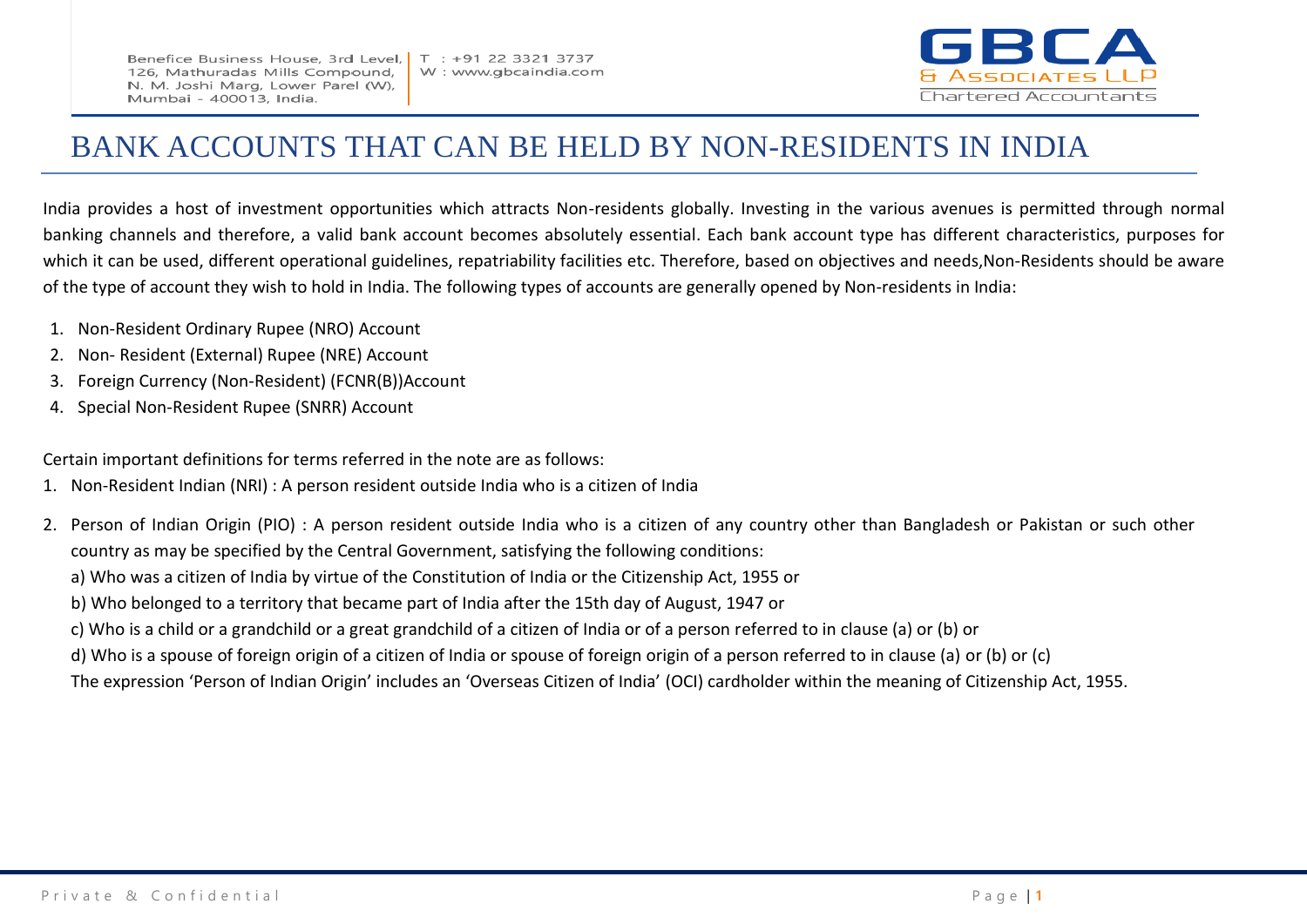Benefice Business House, 3rd Level, | T : +91 22 3321 3737 126, Mathuradas Mills Compound, W: www.gbcaindia.com N. M. Joshi Marg, Lower Parel (W), Mumbai - 400013, India.



|                        | NRO A/c                                                                                                                                                                                                                                            | NRE A/c and FCNR(B) A/c                                                                                                                                                                                                                                                                                                                                                                                                                                                                                                               | <b>SNRR A/c</b>                                                                                                                                                                                                                                                                                                                                       |
|------------------------|----------------------------------------------------------------------------------------------------------------------------------------------------------------------------------------------------------------------------------------------------|---------------------------------------------------------------------------------------------------------------------------------------------------------------------------------------------------------------------------------------------------------------------------------------------------------------------------------------------------------------------------------------------------------------------------------------------------------------------------------------------------------------------------------------|-------------------------------------------------------------------------------------------------------------------------------------------------------------------------------------------------------------------------------------------------------------------------------------------------------------------------------------------------------|
| <b>Brief</b>           | It an INR account held by Non-residents for<br>making investments on non-repatriation<br>basis.                                                                                                                                                    | NRE is an INR account which is freely repatriable<br>whereas FCNR are term deposits that can be held<br>in foreign currency                                                                                                                                                                                                                                                                                                                                                                                                           | SNRR is a special type of INR account for Non-<br>residents with business interest for a limited<br>period                                                                                                                                                                                                                                            |
| Eligible<br>Person     | Any non-resident subject to conditions<br>prescribed.                                                                                                                                                                                              | <b>NRIs and PIOs</b>                                                                                                                                                                                                                                                                                                                                                                                                                                                                                                                  | Any non-resident, having a business interest in<br>India for the purpose of bonafide transactions.                                                                                                                                                                                                                                                    |
| Type of<br>account     | Savings, current, recurring or fixed deposit.                                                                                                                                                                                                      | Savings, current, recurring or fixed deposit<br>However, FCNR(B) A/c can be maintained in the<br>form of fixed deposits only.                                                                                                                                                                                                                                                                                                                                                                                                         | The tenure of the account shall be concurrent<br>to the tenure of the contract / period of<br>business of the accountholder and in no case<br>shall exceed 7 years except for certain<br>specified purposes this restriction of 7 years<br>shall not apply. RBI Approval to be obtained<br>for renewal.                                               |
| Joint<br>Account       | - Jointly with residents on 'former or<br>survivor' basis<br>- Jointly with other NRIs and PIOs.                                                                                                                                                   | - Jointly with residents on 'former or survivor'<br>basis<br>- Jointly with other NRIs and PIOs                                                                                                                                                                                                                                                                                                                                                                                                                                       |                                                                                                                                                                                                                                                                                                                                                       |
| Permissible<br>credits | √ Inward remittanceto India<br>$\checkmark$ Legitimate dues in India<br>$\checkmark$ Transfers from other NRO A/c<br>$\checkmark$ Rupee gift/ loan by Resident relative<br>within the limit prescribed<br>under<br>Liberialised Remittance Scheme. | $\checkmark$ Inward remittance to India<br>$\checkmark$ Transfer from other NRE/FCNR(B) A/c<br>$\checkmark$ Maturity proceeds if such investments were<br>made from NRE/FCNR(B) A/c or inward<br>remittance through banking channels<br>$\checkmark$ Current incomes like rent, dividend, interest etc.<br>subject to applicable tax<br>$\checkmark$ Refund of share/ debenture subscriptions to<br>new issues of Indian companies or portion<br>thereof, if the amount of subscription was paid<br>from the NRE/ FCNR (B) A/c of the | $\checkmark$ The debits and credits in the SNRR A/c<br>shall be specific/ incidental to the business<br>proposed to be done by the account<br>holder<br>$\checkmark$ The balances in the SNRR A/c shall be<br>eligible for repatriation after applicable<br>taxes in India.<br>$\checkmark$ Transfers from any NRO A/c to SNRR A/c<br>are prohibited. |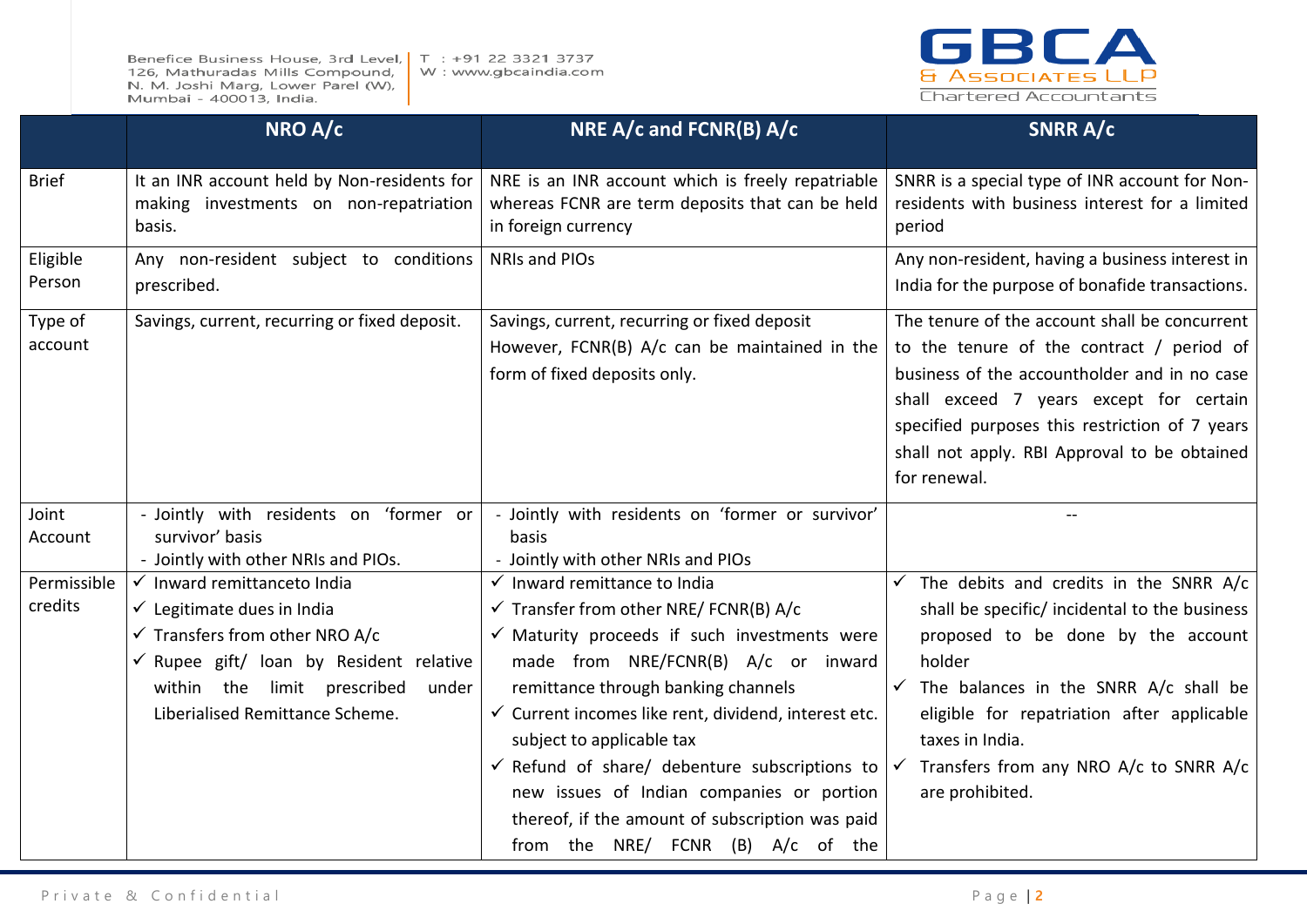Benefice Business House, 3rd Level, | T : +91 22 3321 3737 126, Mathuradas Mills Compound, N. M. Joshi Marg, Lower Parel (W), Mumbai - 400013, India.



|                     |                                                                            | accountholder or by remittance from outside<br>India through banking channels.<br>$\checkmark$ Refund of application/earnest money/ purchase<br>consideration made by the house building<br>agencies/ seller on account of non-allotment of<br>flat/plot/ cancellation of bookings for purchase |                                        |
|---------------------|----------------------------------------------------------------------------|-------------------------------------------------------------------------------------------------------------------------------------------------------------------------------------------------------------------------------------------------------------------------------------------------|----------------------------------------|
|                     |                                                                            | of residential/ commercial property, together<br>with interest, if any (net of taxes), provided the<br>original payment was made out of NRE/                                                                                                                                                    |                                        |
|                     |                                                                            | FCNR(B) account of the account holder or<br>remittance from outside India through banking<br>channels.                                                                                                                                                                                          |                                        |
| Permissible         | Local payments                                                             | $\checkmark$ Local payments                                                                                                                                                                                                                                                                     |                                        |
| <b>Debits</b>       | $\checkmark$ Transfer to other NRO A/c                                     | $\checkmark$ Transfer to other NRE/FCNR (B) A/c                                                                                                                                                                                                                                                 |                                        |
|                     | $\checkmark$ Remittance of current income outside                          | ← Remittances outside India                                                                                                                                                                                                                                                                     |                                        |
|                     | India net of applicable taxes                                              | $\checkmark$ Investment in shares/ securities/ commercial                                                                                                                                                                                                                                       |                                        |
|                     | $\checkmark$ Settlement of charges on International                        | paper of an Indian company or for purchase of                                                                                                                                                                                                                                                   |                                        |
|                     | <b>Credit Cards</b>                                                        | immovable property in India provided such                                                                                                                                                                                                                                                       |                                        |
|                     | $\checkmark$ Remittance outside India of sale/maturity                     | investment/purchase is within regulations or if                                                                                                                                                                                                                                                 |                                        |
|                     | proceeds under USD 1 million scheme,<br>net off taxes, per financial year. | general/special permission granted by the RBI.                                                                                                                                                                                                                                                  |                                        |
| Rate of<br>Interest |                                                                            | As per the guidelines issued by the RBI from time to time                                                                                                                                                                                                                                       | No interest                            |
| Taxation            | Interest is taxable                                                        | Interest is exempt from Income tax.                                                                                                                                                                                                                                                             |                                        |
| Change in           | From Resident to Non-Resident - Existing                                   | NRE $A/c$ :                                                                                                                                                                                                                                                                                     | SNRR A/c may be designated as resident |
| residential         | resident account will be designated as NRO                                 | NRE A/c should be re-designated as resident A/c or                                                                                                                                                                                                                                              | rupee account on the accountholder     |
| status of           | A/c                                                                        | the funds can be transferred into RFC A/c, at the                                                                                                                                                                                                                                               | becoming a resident.                   |
| Account-<br>holder  | From Non-Resident to Resident - NRO A/c                                    | option of holder immediately on becoming a                                                                                                                                                                                                                                                      |                                        |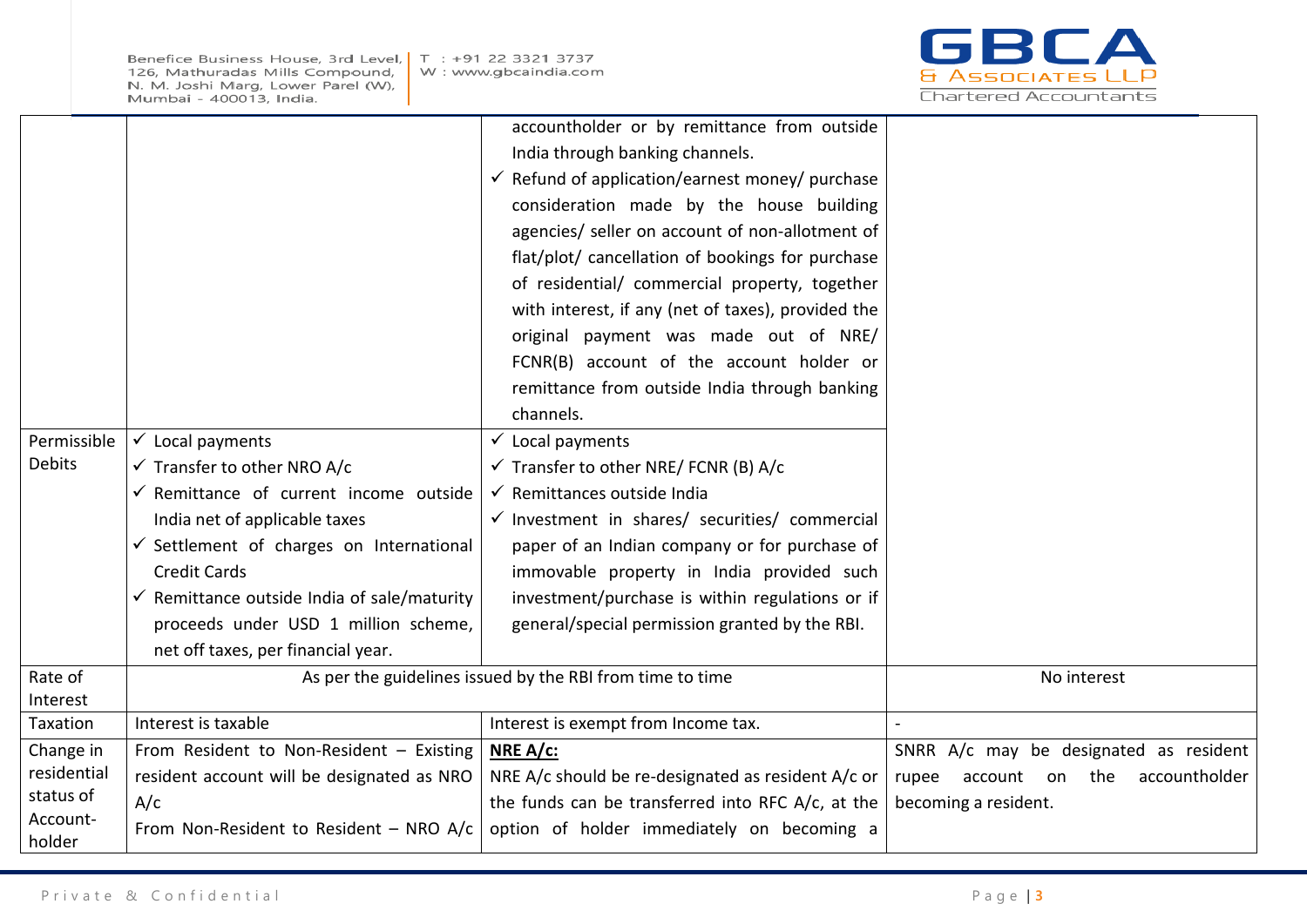

|         | will be designated as Resident Rupee A/c.  | resident of India. Where the holder is only on a    |  |
|---------|--------------------------------------------|-----------------------------------------------------|--|
|         |                                            | short visit to India, the account can continue as   |  |
|         |                                            | NRE A/c even during his stay in India.              |  |
|         |                                            | $FCNR(B) A/c$ :                                     |  |
|         |                                            | When an accountholder becomes a person              |  |
|         |                                            | resident of India, deposits may be allowed to       |  |
|         |                                            | continue till maturity at the contracted rate of    |  |
|         |                                            | interest. However, except the provisions relating   |  |
|         |                                            | to rate of interest and reserve requirements as     |  |
|         |                                            | applicable, for all other purposes such deposits    |  |
|         |                                            | shall be treated as resident deposits from the date |  |
|         |                                            | of return of the accountholder to India. AD Banks   |  |
|         |                                            | should convert FCNR(B) deposits on maturity         |  |
|         |                                            | intorupee account or RFC A/cat the option of the    |  |
|         |                                            | accountholder.                                      |  |
| Loans   | <b>To Accountholders</b>                   | <b>To Accountholders</b>                            |  |
| against | Loan can be used for:                      | Loan can be used for:                               |  |
| Deposit | • Personal purposes or for carrying on     | • Personal purposes or for carrying on business     |  |
|         | business activities except for the purpose | activities except for the purpose of relending or   |  |
|         | of relending or carrying on agricultural/  | carrying on agricultural/ plantation activities or  |  |
|         | plantation activity or for investment in   | for investment in real estate business.             |  |
|         | real estate business.                      | • Making direct investment in India on non-         |  |
|         | • AD bank may permit overdraft in the      | repatriation basis by way of contribution to the    |  |
|         | account of the accountholder subject to    | capital of Indian firms/ companies or acquiring     |  |
|         | commercial<br>judgement<br>its<br>and      | house property in India for residential purpose     |  |
|         | compliance with the directives.            | subject to the relevant Regulations.                |  |
|         | To Third parties                           | Repayment shall be made either by adjustment of     |  |
|         | Loans to resident individuals/ firms/      | the deposit or by fresh inward remittances from     |  |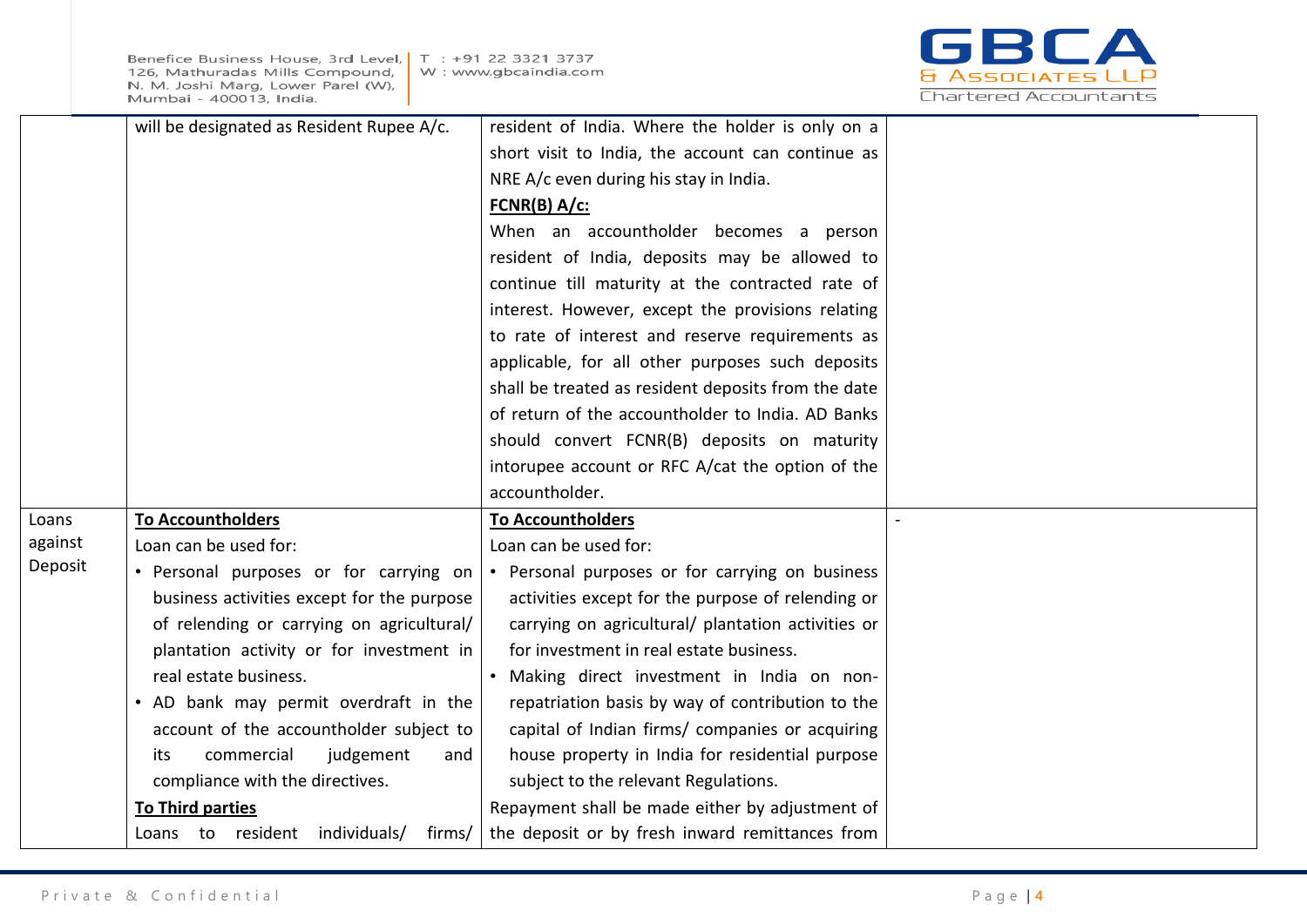Benefice Business House, 3rd Level, 126, Mathuradas Mills Compound, N. M. Joshi Marg, Lower Parel (W), Mumbai - 400013, India.



|                  | companies in India may be granted against                                                                                                                                                                                                                         | outside India through banking channels or out of                                               |  |
|------------------|-------------------------------------------------------------------------------------------------------------------------------------------------------------------------------------------------------------------------------------------------------------------|------------------------------------------------------------------------------------------------|--|
|                  | the security of deposits held in NRO A/c,                                                                                                                                                                                                                         | NRO A/c of the borrower.                                                                       |  |
|                  | subject to the following terms and                                                                                                                                                                                                                                | To Third parties:                                                                              |  |
|                  | conditions                                                                                                                                                                                                                                                        | Loans to resident individuals/ firms/ companies in                                             |  |
|                  | . The loans shall be utilised only for<br>personal<br>requirements<br>meeting<br>or<br>business purpose and not for carrying on<br>agricultural/ plantation activities or real<br>estate business or for relending.<br>Regulations relating to margin and rate of | India may be granted against the collateral of fixed                                           |  |
|                  |                                                                                                                                                                                                                                                                   | deposits held in NRE/FCNR (B) A/c subject to the                                               |  |
|                  |                                                                                                                                                                                                                                                                   | following conditions:                                                                          |  |
|                  |                                                                                                                                                                                                                                                                   | . The loan should be utilised for personal                                                     |  |
|                  |                                                                                                                                                                                                                                                                   | purposes or for business activities except for the                                             |  |
|                  | interest as stipulated by RBI shall be                                                                                                                                                                                                                            | purpose of relending or carrying on agricultural                                               |  |
|                  | complied with.<br>• The usual norms applicable in the case of<br>advances to trade/industry shall be<br>applicable for such facilities.                                                                                                                           | / plantation activities or for investment in real                                              |  |
|                  |                                                                                                                                                                                                                                                                   | estate business.                                                                               |  |
|                  |                                                                                                                                                                                                                                                                   | • There should be no direct or indirect foreign<br>exchange consideration for the non-resident |  |
|                  |                                                                                                                                                                                                                                                                   | depositor agreeing to pledge his deposits to                                                   |  |
|                  |                                                                                                                                                                                                                                                                   | enable the resident individual/ firm/ company                                                  |  |
|                  |                                                                                                                                                                                                                                                                   | to obtain such facilities.                                                                     |  |
|                  |                                                                                                                                                                                                                                                                   | . The usual norms applicable in the case of                                                    |  |
|                  |                                                                                                                                                                                                                                                                   | advances to trade/ industry shall be applicable                                                |  |
|                  |                                                                                                                                                                                                                                                                   | to such credit facilities.                                                                     |  |
| Loans            | Not Permitted                                                                                                                                                                                                                                                     | AD Banks may allow their branches outside India                                                |  |
| outside<br>India |                                                                                                                                                                                                                                                                   | to grant loans to non-resident depositor or to third                                           |  |
|                  |                                                                                                                                                                                                                                                                   | parties at the request of depositor for bonafide                                               |  |
|                  |                                                                                                                                                                                                                                                                   | purpose except for the purpose of relending or                                                 |  |
|                  |                                                                                                                                                                                                                                                                   | carrying on agricultural/plantation activities or for                                          |  |
|                  |                                                                                                                                                                                                                                                                   | investment in real estate business, against the                                                |  |
|                  |                                                                                                                                                                                                                                                                   | security of funds held in the NRE/FCNR (B)A/c in                                               |  |